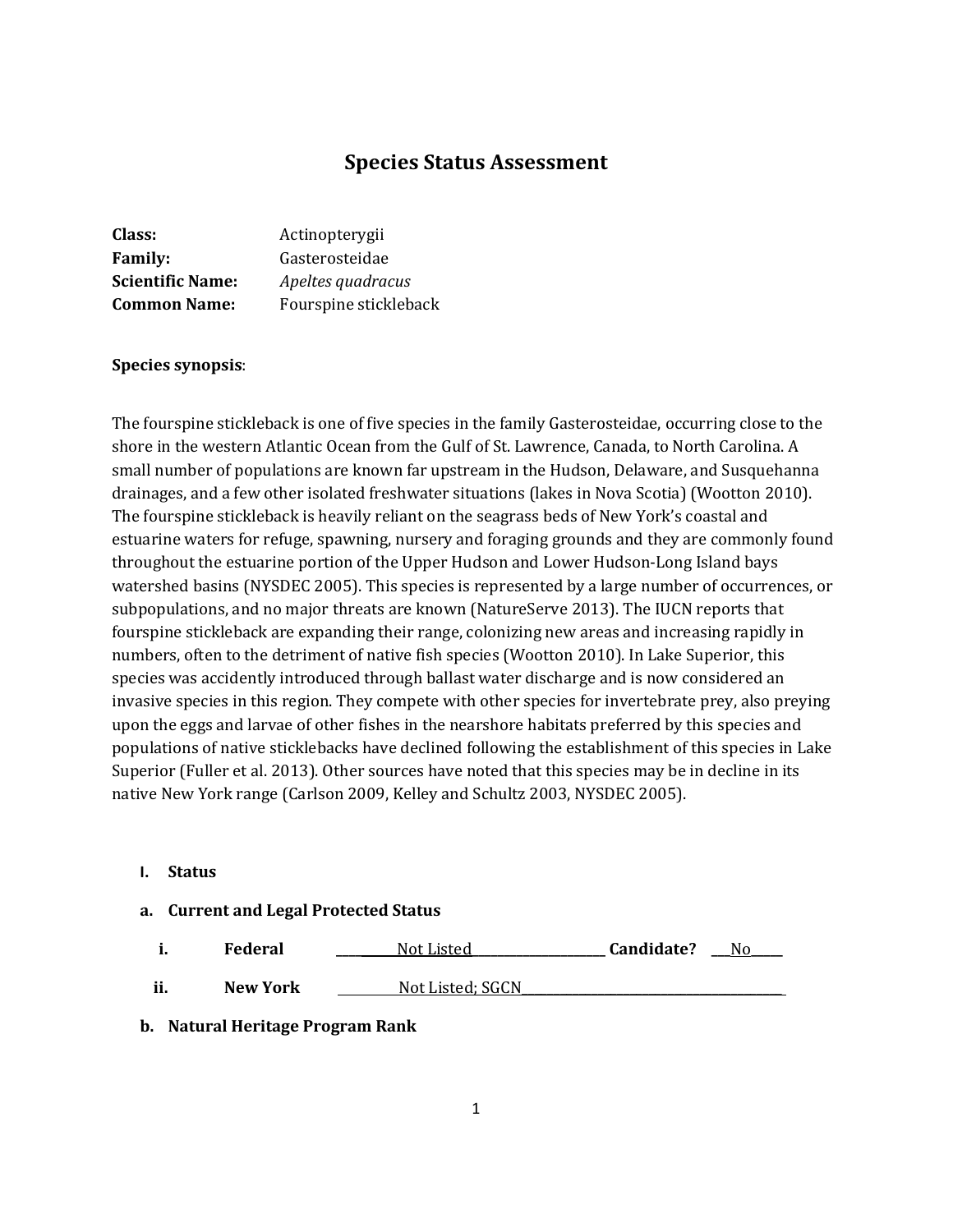**i. Global \_\_\_\_\_\_\_\_**G5**\_\_\_\_\_\_\_\_\_\_\_\_\_\_\_\_\_\_\_\_\_\_\_\_\_\_\_\_\_\_\_\_\_\_\_\_\_\_\_\_\_\_\_\_\_\_\_\_\_\_\_\_\_\_\_\_\_ ii. New York \_\_\_\_\_\_\_**S4**\_\_\_\_\_\_\_\_\_\_\_\_\_\_\_\_\_\_ Tracked by NYNHP? \_\_\_**No**\_\_\_\_\_**

#### **Other Rank:**

IUCN: least concern

## **Status Discussion:**

Due to its wide range along the coast of northeastern North America, large population size, and lack of major threats, the fourspine stickleback is ranked secure (G5) (NatureServe 2013). The IUCN determined a status of least concern because this species is able to adapt to living in a range of habitats from coastal marine waters to freshwater lakes and is unlikely to be impacted by degradation of a specific habitat type (Wootton 2010). In recent years it has expanded its range to new localities and is capable of outcompeting native species.

### **II. Abundance and Distribution Trends**

### **a. North America**

| i. Abundance                                                                     |                                                                  |  |
|----------------------------------------------------------------------------------|------------------------------------------------------------------|--|
|                                                                                  |                                                                  |  |
| ii. Distribution:                                                                |                                                                  |  |
|                                                                                  |                                                                  |  |
|                                                                                  |                                                                  |  |
| b. Regional                                                                      |                                                                  |  |
| i. Abundance                                                                     |                                                                  |  |
|                                                                                  |                                                                  |  |
| ii. Distribution:                                                                |                                                                  |  |
|                                                                                  | ___ declining ____increasing ____ <u>X_stable __</u> ___ unknown |  |
| Regional Unit Considered: _________ Mid-Atlantic _______________________________ |                                                                  |  |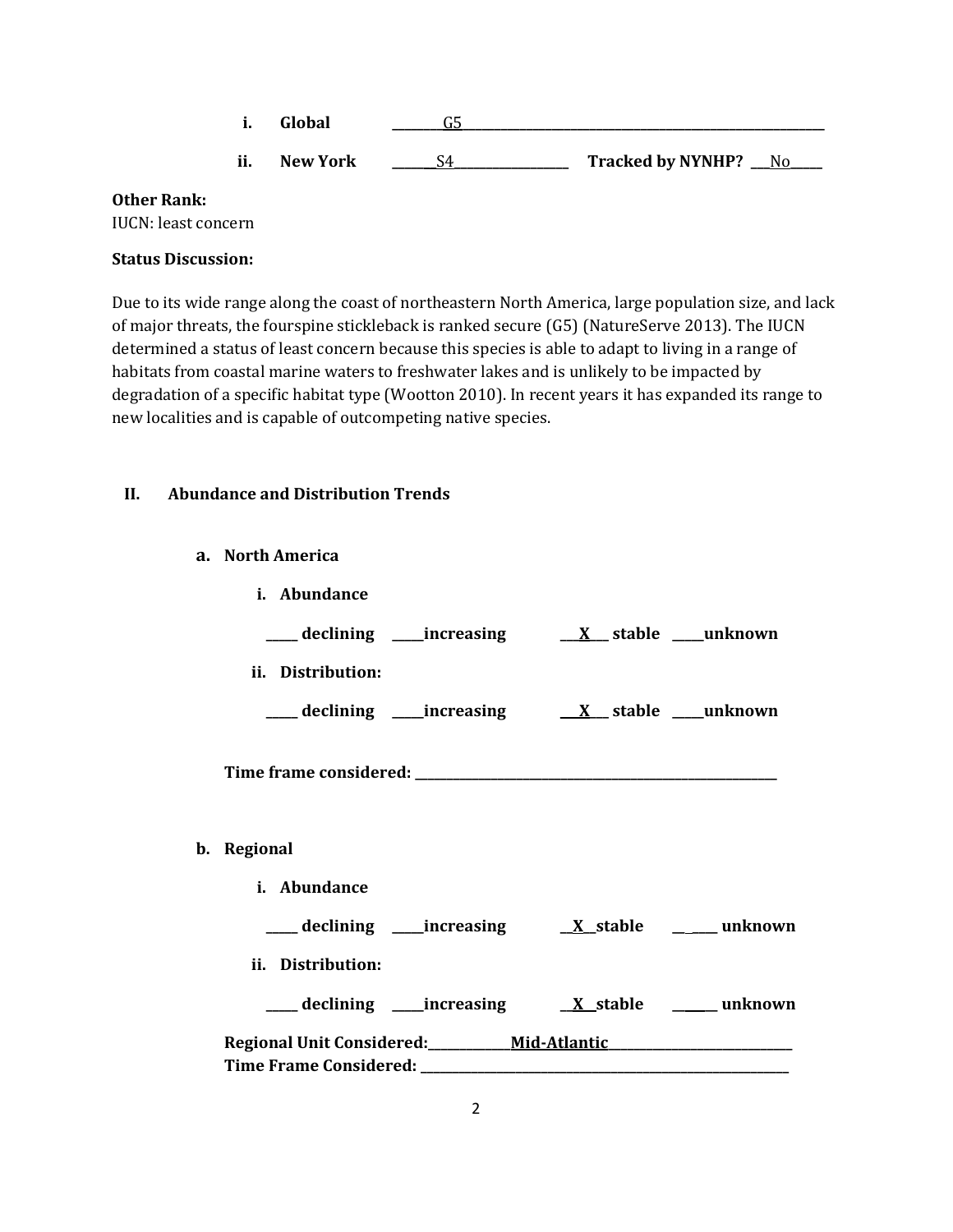**c. Adjacent States and Provinces**

| <b>CONNECTICUT</b>                    | Not Present ______                                     | No data <u>X</u>                  |
|---------------------------------------|--------------------------------------------------------|-----------------------------------|
| i. Abundance                          |                                                        |                                   |
|                                       | ___ declining ___ increasing ___ stable __ X_ unknown  |                                   |
| ii. Distribution:                     |                                                        |                                   |
|                                       |                                                        |                                   |
|                                       | ___ declining ___ increasing ___ stable __ X_unknown   |                                   |
|                                       |                                                        |                                   |
|                                       |                                                        |                                   |
|                                       |                                                        |                                   |
|                                       | MASSACHUSETTS Not Present ______                       | No data <u>__X__</u> __           |
| i. Abundance                          |                                                        |                                   |
|                                       | ___ declining ___ increasing ___ stable __ X_ unknown  |                                   |
| ii. Distribution:                     |                                                        |                                   |
|                                       |                                                        |                                   |
|                                       | ___ declining ___ increasing ___ stable __ X_ unknown  |                                   |
|                                       |                                                        |                                   |
|                                       | Listing Status: Not Listed Status: No Listed SGCN? No  |                                   |
|                                       |                                                        |                                   |
|                                       | NEW JERSEY Not Present ______                          | No data $\mathbf{X}$ $\mathbf{X}$ |
| i. Abundance                          |                                                        |                                   |
|                                       | ___ declining ___ increasing ___ stable __ X_unknown   |                                   |
| ii. Distribution:                     |                                                        |                                   |
|                                       |                                                        |                                   |
|                                       | ___ declining ___ increasing ___ stable __ X__ unknown |                                   |
|                                       |                                                        |                                   |
| Listing Status: __________ Not Listed |                                                        |                                   |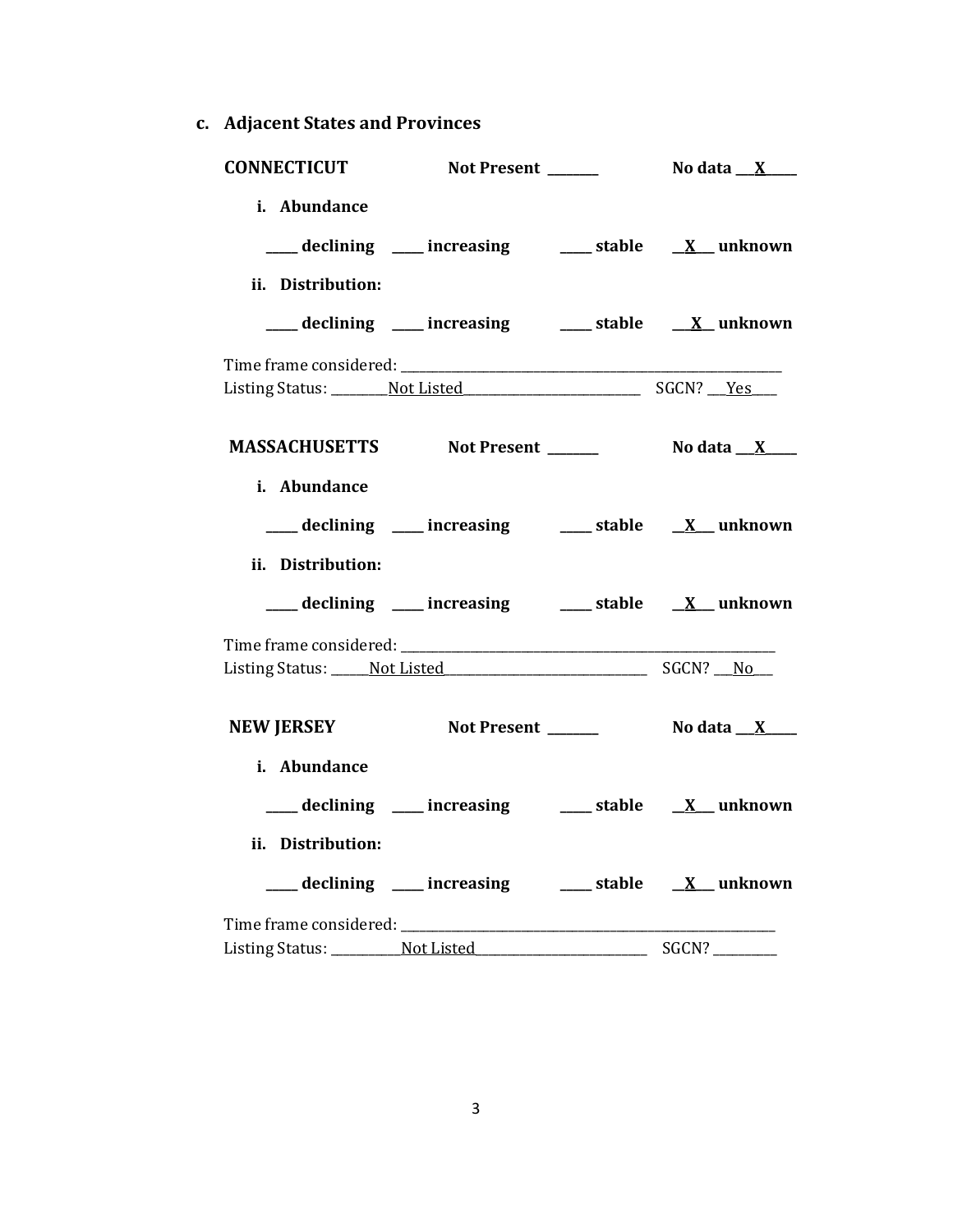| <b>ONTARIO</b>                                  |                                                                         |                      |                                   |
|-------------------------------------------------|-------------------------------------------------------------------------|----------------------|-----------------------------------|
| i. Abundance                                    | ___ declining ___increasing __________stable __ <u>X</u> __ unknown     |                      |                                   |
| ii. Distribution:                               |                                                                         |                      |                                   |
|                                                 |                                                                         |                      |                                   |
|                                                 |                                                                         |                      |                                   |
|                                                 |                                                                         |                      |                                   |
| PENNSYLVANIA Not Present _________ No data X___ |                                                                         |                      |                                   |
| i. Abundance                                    |                                                                         |                      |                                   |
|                                                 | ___ declining ____increasing ______stable ___ <u>X</u> __unknown        |                      |                                   |
| ii. Distribution:                               |                                                                         |                      |                                   |
|                                                 |                                                                         |                      |                                   |
|                                                 |                                                                         |                      |                                   |
|                                                 |                                                                         |                      |                                   |
| <b>QUEBEC</b>                                   |                                                                         |                      |                                   |
| i. Abundance                                    |                                                                         |                      |                                   |
|                                                 |                                                                         |                      |                                   |
| ii. Distribution:                               |                                                                         |                      |                                   |
|                                                 | ___declining ___increasing _______________stable ___ <u>X__</u> unknown |                      |                                   |
|                                                 |                                                                         |                      |                                   |
|                                                 |                                                                         |                      |                                   |
| <b>VERMONT</b>                                  |                                                                         | Not Present <u>X</u> | No data $\_\_\_\_\_\_\_\_\_\_\_\$ |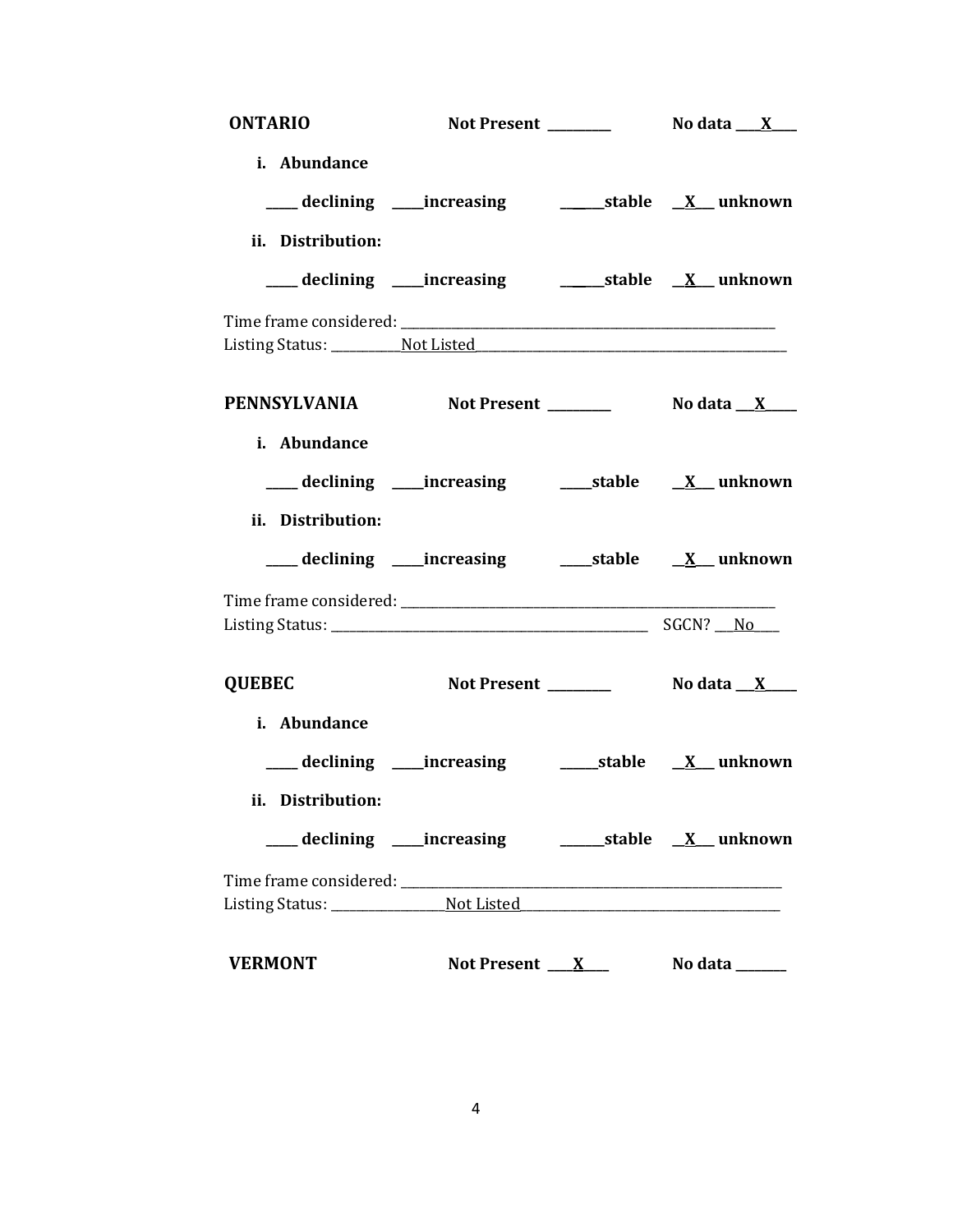| d. NEW YORK                                                                                                                                                                                                 | No data ______ |  |
|-------------------------------------------------------------------------------------------------------------------------------------------------------------------------------------------------------------|----------------|--|
| <i>i.</i> Abundance                                                                                                                                                                                         |                |  |
| $\underline{X}$ declining ___ increasing ____ stable ____ unknown                                                                                                                                           |                |  |
| ii. Distribution:                                                                                                                                                                                           |                |  |
| declining ____ increasing _____ stable ____ X __ unknown                                                                                                                                                    |                |  |
| $\mathbf{u} \in \mathbf{A}$ , and $\mathbf{f} \in \mathbf{B}$ . The state $\mathbf{M} \in \mathbf{M}$ , and $\mathbf{A} \in \mathbf{A}$ , and $\mathbf{A} \in \mathbf{A}$ , and $\mathbf{A} \in \mathbf{A}$ |                |  |

\*Long-term analysis from the Hudson River Estuary Monitoring Program has shown a moderate decline in fourspine stickleback abundance (Kelley and Shultz 2003).

### **Monitoring in New York.**

There are no regular surveys or monitoring activities that are specific to the fourspine stickleback in New York waters. Fourspine sticklebacks may be captured by the NYSDEC Western Long Island Beach Seine Survey, although this survey does not target this species or its habitat. The Hudson River Estuary Monitoring Program may also collect data on fourspine sticklebacks occurring in that area (Kelley and Shultz 2003).

### **Trends Discussion:**

The fourspine stickleback is common in much of its range and although total population size is unknown, it presumably exceeds 100,000 (NatureServe 2013). However, long-term analysis from the Hudson River Estuary Monitoring Program has shown a decline in fourspine stickleback abundance (Kelley and Shultz 2003). Additionally, NYSDEC fishery-independent surveys have demonstrated a general decline from the mid-1980s for some submerged aquatic vegetationdependent fishes (NYSDEC 2005). Although still found in target waters, in the 2000s this species was found with lesser frequency than in previous years (Carlson 2009).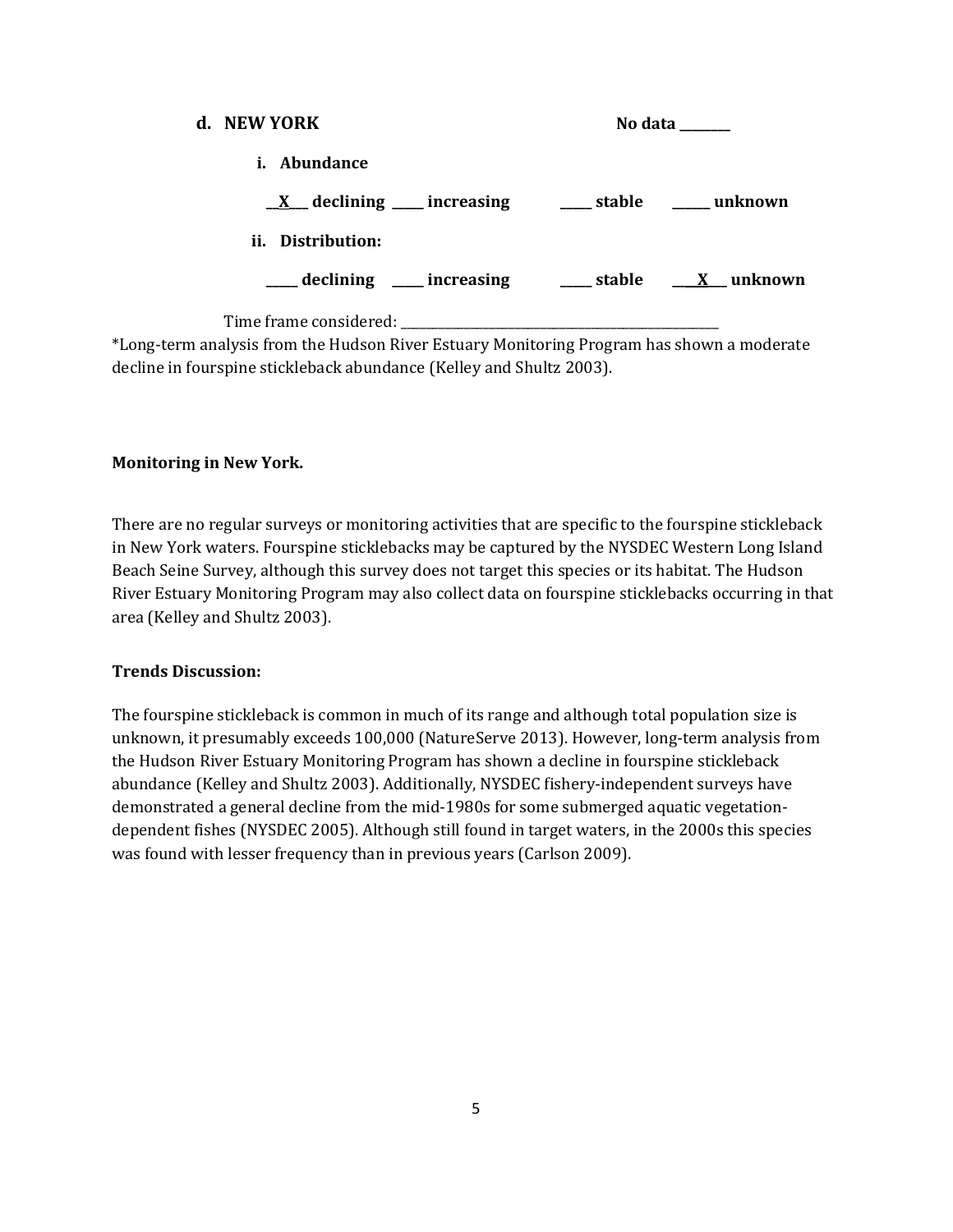

**Figure 1**. U.S. distribution of the fourspine stickleback by watershed (NatureServe 2013).

### **III. New York Rarity, if known:**

| Historic      | # of Animals | # of Locations | % of State |
|---------------|--------------|----------------|------------|
| prior to 1970 |              |                |            |
| prior to 1980 |              |                |            |
| prior to 1990 |              |                |            |

## **Details of historic occurrence:**

Historically, fourspine sticklebacks have been found in the coastal waters of Long Island, the lower Hudson River, and in Columbia and Bronx Counties. Their range in the Hudson River extends up to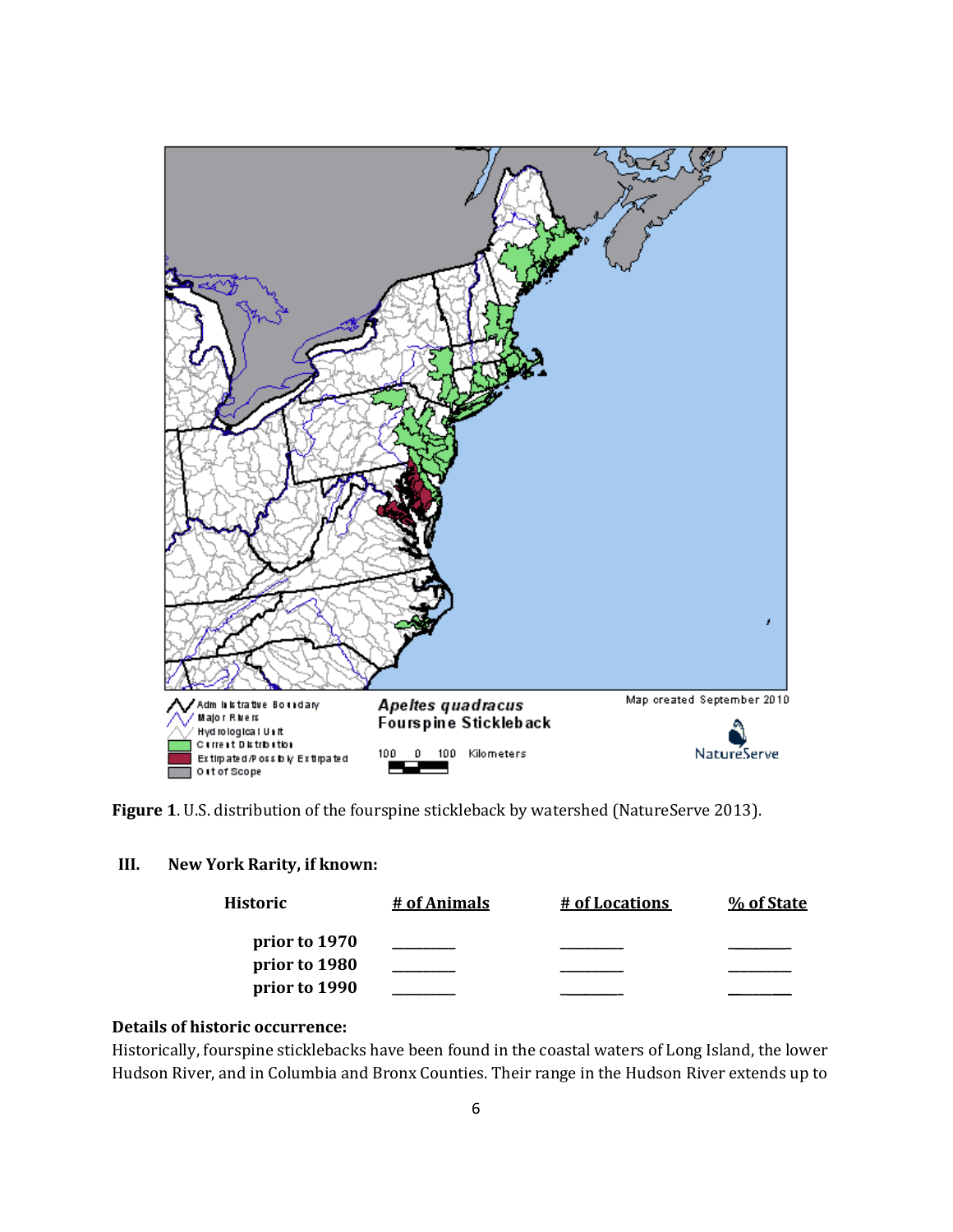dam at Troy, with one record of occurrence further upstream in Saratoga County near the Champlain Canal in 1934 (Carlson 2009).

|                                                                 | Current                               | # of Animals | # of Locations                                                                              | % of State |
|-----------------------------------------------------------------|---------------------------------------|--------------|---------------------------------------------------------------------------------------------|------------|
|                                                                 |                                       |              |                                                                                             |            |
|                                                                 | <b>Details of current occurrence:</b> |              | Currently, the fourspine stickleback is found in the Lower Hudson and Long Island Bays, the |            |
|                                                                 |                                       |              | Atlantic Ocean-New York Bight, and other inland areas along the Hudson (NYSDEC 2005).       |            |
| <b>New York's Contribution to Species North American Range:</b> |                                       |              |                                                                                             |            |

| % of NA Range in New York | <b>Classification of New York Range</b> |  |  |
|---------------------------|-----------------------------------------|--|--|
| $\_\_100$ (endemic)       | Core                                    |  |  |
| $-76-99$                  | $X$ Peripheral                          |  |  |
| 51-75                     | ___ Disjunct                            |  |  |
| 26-50                     | Distance to core population:            |  |  |
| 1-25                      |                                         |  |  |

## **IV. Primary Habitat or Community Type:**

- 1. Estuarine, Brackish Shallow Subtidal
- 2. Estuarine Subtidal, Tidal River
- 3. Marine Eelgrass Meadow
- 4. Estuarine, Brackish Shallow Subtidal, Aquatic Bed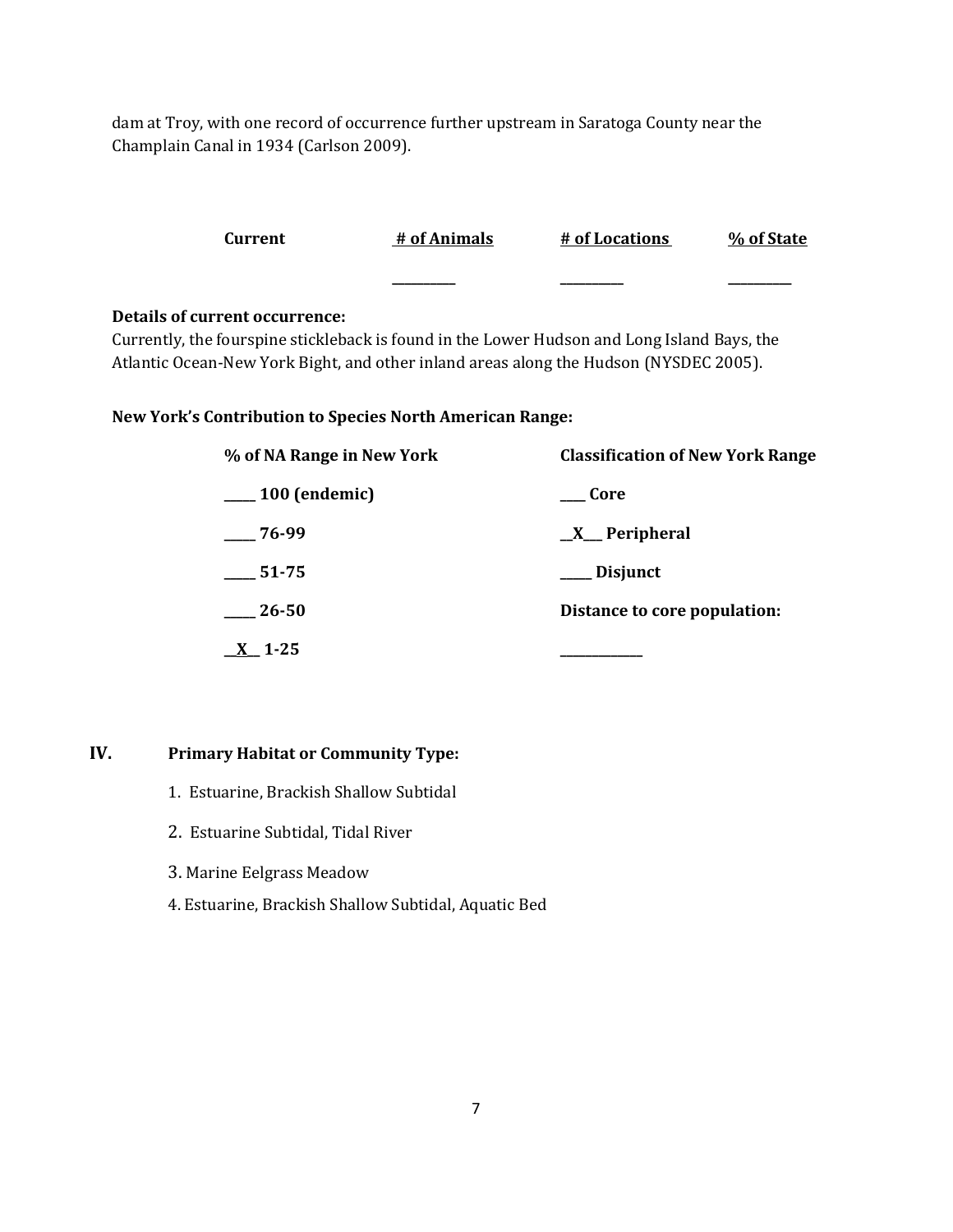### **Habitat or Community Type Trend in New York:**

| <u>X</u> Declining                             | Stable | <b>Increasing</b> | _Unknown             |
|------------------------------------------------|--------|-------------------|----------------------|
| Time frame of decline/increase: ______________ |        |                   |                      |
| <b>Habitat Specialist?</b>                     |        | <b>Yes</b>        | - No<br>$\mathbf{X}$ |
| <b>Indicator Species?</b>                      |        | <b>Yes</b>        | No                   |

#### **Habitat Discussion:**

The fourspine stickleback is a benthopelagic species, preferring vegetated areas with calm water and are rarely found in swift currents or along coastlines exposed to strong wave action (Grant and Lee 2004). They also occur in brackish waters and occasionally in backwaters and freshwater lakes. Young-of-the-year utilize shallow subtidal areas (<1.2 meters) with substrates composed mainly of small rocks and gravel or eelgrass habitat within estuaries as nursery grounds (Grant and Lee 2004). Adults are most often observed in areas of dense eelgrass habitat as well as over unvegetated sandy substrates in shallow subtidal (3-6 meters) areas from August to November (Grant and Lee 2004). Fourspine sticklebacks often live sympatrically with other species of stickleback throughout their native range, though they are generally solitary in regard to other members of their own species. They have the widest range of salinity tolerance of any North American species of stickleback (Fuller et al. 2013).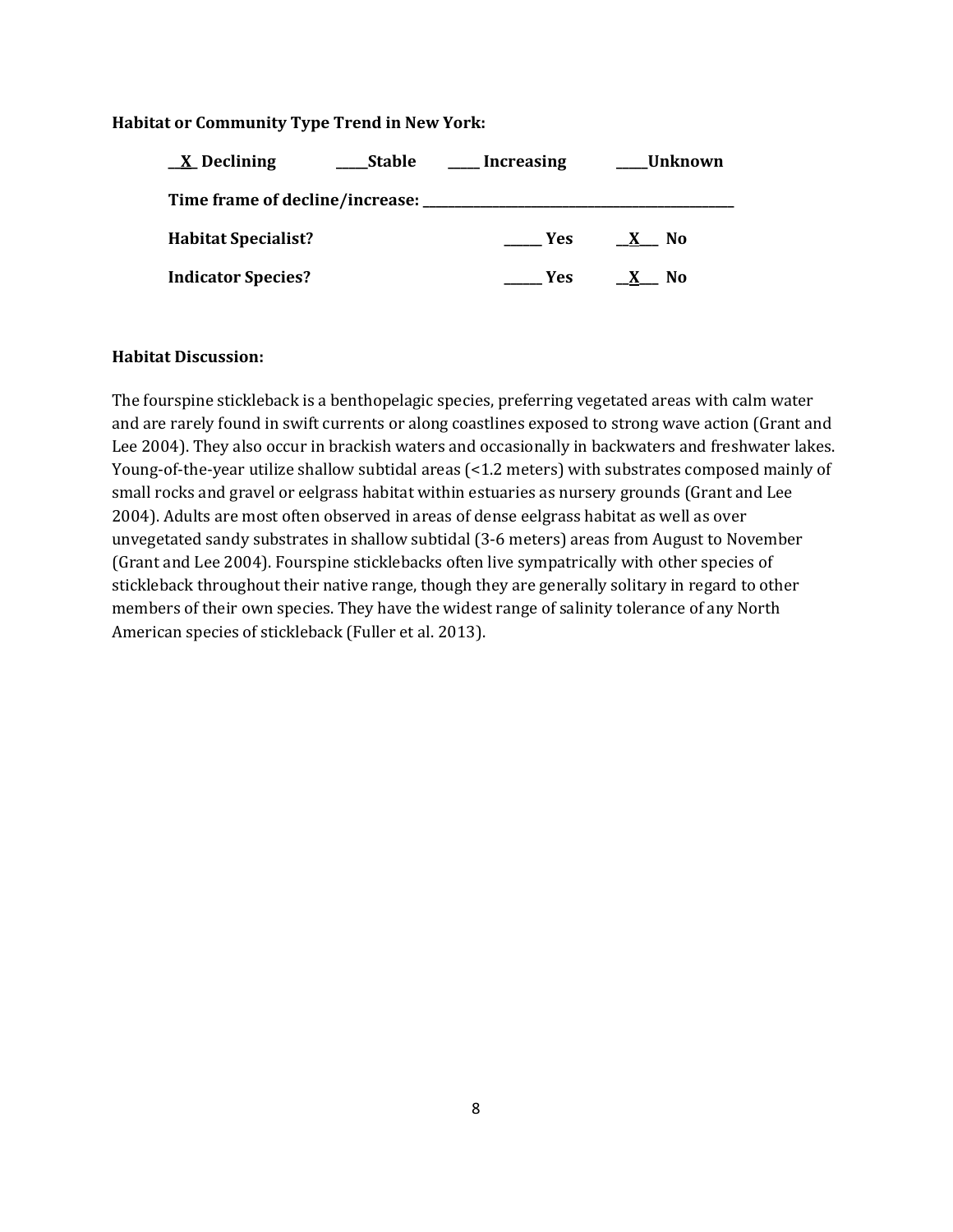- **V. New York Species Demographics and Life History**
	- **\_\_\_X\_\_\_ Breeder in New York**
		- **\_\_X\_\_\_ Summer Resident**

**\_\_X\_\_\_ Winter Resident**

**\_\_\_\_\_ Anadromous**

**\_\_\_\_\_ Non-breeder in New York**

- **\_\_\_\_\_ Summer Resident**
- **\_\_\_\_\_ Winter Resident**
- **\_\_\_\_\_ Catadromous**
- **\_\_\_\_ Migratory only**
- **\_\_\_\_\_Unknown**

#### **Species Demographics and Life History Discussion:**

Spawning occurs in late spring or early summer (May to July) in bays, sounds, lagoons, river mouths and tidal rivers throughout their range (Grant and Lee 2004). Sticklebacks exhibit unique reproductive behavior where males and females appear simultaneously on the spawning grounds and males construct nests. Cup shape nests are constructed in the branches or on stems of plants in shallow water. Although no particular substrate has been associated with spawning in the field, laboratory experiments indicate that eelgrass is the preferred vegetation for nest building (Grant and Lee 2004). It has been reported that males may construct and tend two or three nests within the same vicinity, either placed on top of each other in a tiered effected or be scattered throughout the male's territory (Grant and Lee 2004). Females then deposit clutches of 15 to 50 eggs within the nest and males guard and fan the nest to provide oxygen. Larvae hatch within a week at temperatures of 16-18˚C, or longer in warmer temperatures, and remain on the bottom for several days before swimming (Grant and Lee 2004). Males have a one year lifespan, but females may life a second winter and spawn the following spring. In the Great Lakes areas, they have been reported to reach sexual maturity at age 2 (Grant and Lee 2004).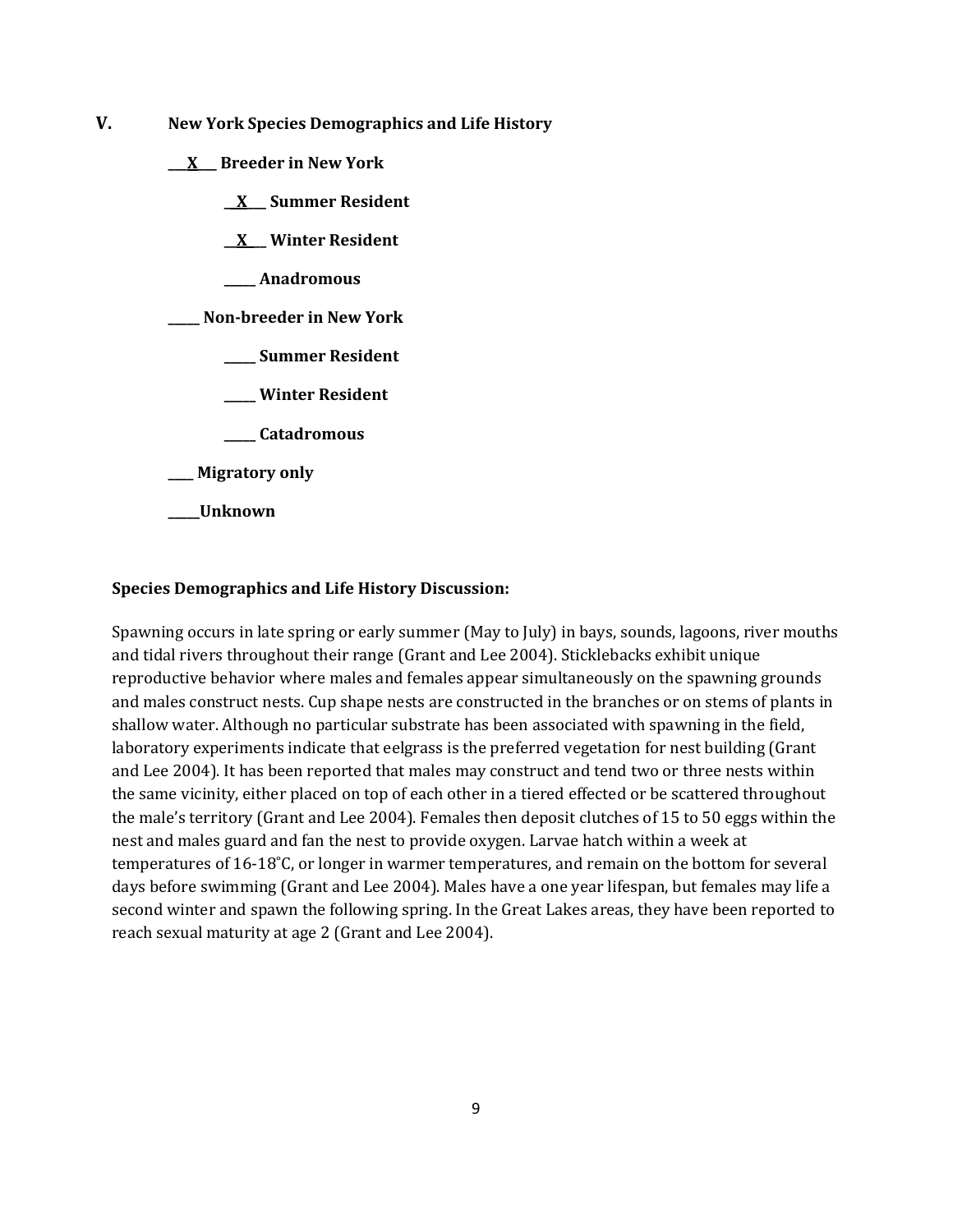## **VI. Threats:**

The fourspine stickleback is used in the public aquarium trade, however there is no evidence to suggest that it is harvested in high enough quantities to result in significant population declines and their short generation time likely results in a tolerance to moderate harvesting. The largest threat is habitat degradation and loss of salt marsh and SAV beds from tidal flow restrictions. Sea grasses are declining in New York at an alarming rate and continue to be threatened by nutrient loadings, decreased water quality, harmful algae blooms, habitat degradation, fishing gear and boating activities, and climate change. Sea level rise may result in deeper water in some coastal environmental, meaning less light will be able to penetrate down to bay bottom seagrass habitat, resulting in significant implications for seagrass health and fourspine stickleback habitat (NYS Seagrass Taskforce 2009). Changing temperatures and habitat shifting and alteration of coastal marine ecosystems from climate change may have potential negative effects for this species (Harley et al. 2006). Fourspine sticklebacks are able to adapt to living in a range of habitats so the degree of threat from degradation of seagrass or climate change is unknown.

Entrainment and impingement in cooling water intake systems of power plants kill billions of eggs, larvae, young fish and adult fish every year, including many estuarine associated species such as the fourspine stickleback. The north and south shores of Long Island and the East and Hudson Rivers are home to multiple power plants with once-through cooling systems, negatively affecting the estuarine and tidal rivers that provide essential habitat and nursery areas for the fourspine stickleback and other SAV associated species (Network for New Energy Choices 2010).

### **Are there regulatory mechanisms that protect the species or its habitat in New York?**



There are no species-specific conservation measures in place; however there is protection of critical seagrass habitat in New York under the Seagrass Protection Act signed into law in 2012. This law protects seagrass by granting the NYSDEC the authority to regulate coastal and marine activities that threaten seagrass beds or seagrass restoration efforts.

## **Describe knowledge of management/conservation actions that are needed for recovery/conservation, or to eliminate, minimize, or compensate for the identified threats:**

Efforts to improve coastal and marine water quality are necessary, and new and additional resources are essential to monitor, manage, restore and research seagrasses, and efforts to educate and engage citizens in the process to restore and protect seagrass habitat is crucial (NYS Seagrass Taskforce 2009). Research is needed to understand the inter- and intra-species relationships and population trends of species whose populations are dependent on SAV beds and salt marsh habitat